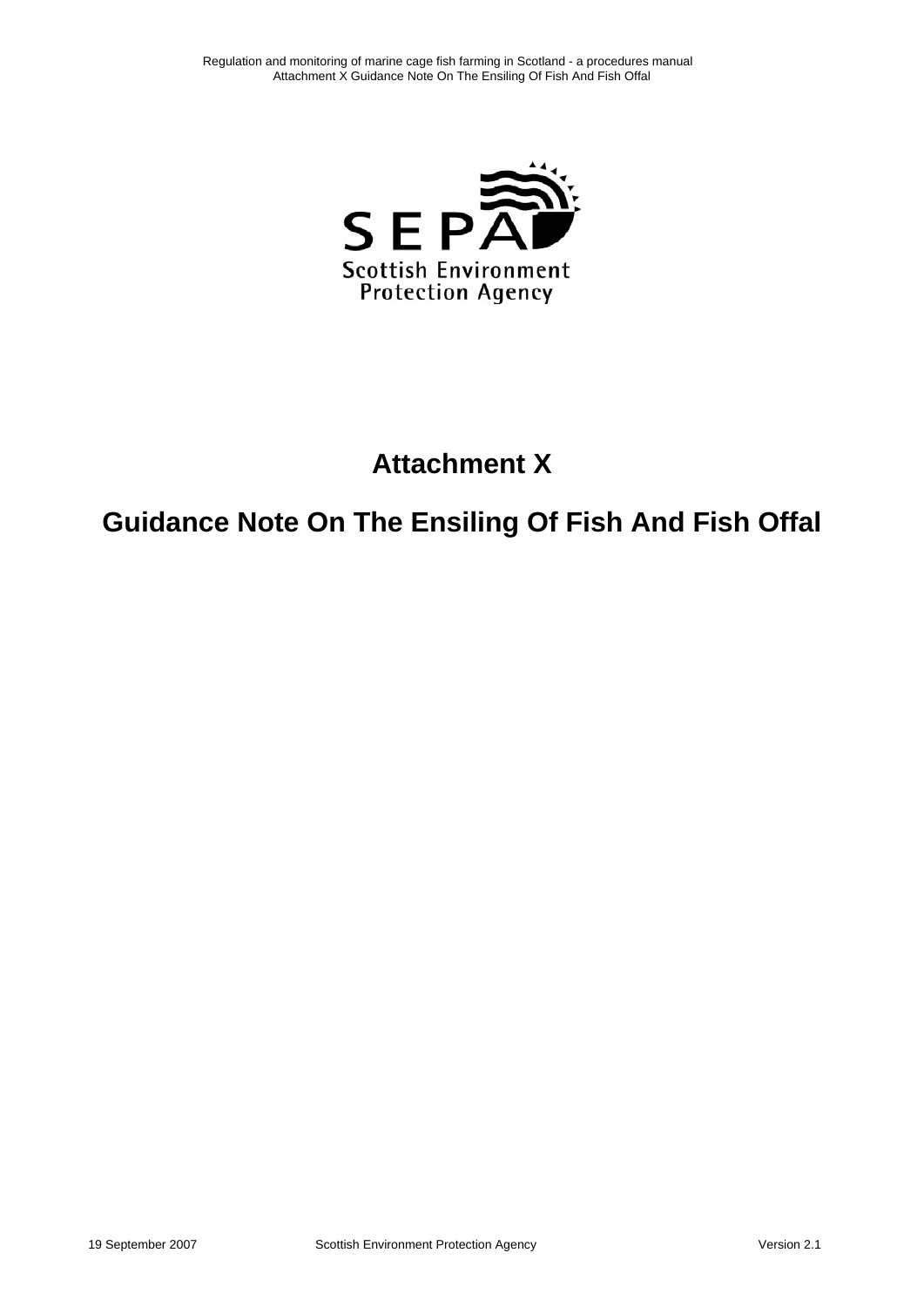### **SCOTTISH ENVIRONMENT PROTECTION AGENCY**

### **Guidance Note On The Ensiling Of Fish And Fish Offal**

SEPA liaised closely with the Government and the fish farming industry during outbreaks of infectious salmon anaemia (ISA) in the 1990's. The discussions centred on measures to prevent the spread of the virus which is notifiable under the Diseases Of Fish Act 1937 and is a List 1 disease under the EC Fish Health regime requiring eradication measures to be undertaken when an outbreak is confirmed. SEPA strived to work with all concerned to find practical solutions to the various problems arising from this crisis.

One of the issues which interfaces with SEPA's regulatory function is the processing of dead fish (morts) and factory offal by maceration and preservation in formic acid, a process known as ensiling. There are two important benefits associated with this process,

- firstly, it is effective in disabling the ISA virus,
- secondly, it prevents foul and offensive odour which may arise at fish farm premises from alternative methods of storing morts for periodic transfer for final disposal.

The ensiling process has been widely adopted in Norway where the ISA virus has been endemic for over 14 years. There are no down-stream processing facilities within the UK and the fish silage arising in Scotland is at present being exported to Norway to undergo a rendering process or alternatively transported within the UK for incineration. The rendering process separates the silage into a protein concentrate and an oil extract which then go forward as raw materials for processes to produce agricultural feed-stuffs, cosmetics and other products. The joint Government/Industry Working Party on Infectious Salmon Anaemia recognised the ensiling of fish waste as best practice in reducing the risk of spread of the disease from this material.

Ensiling plants may be constructed at fish farm shore bases where plants tend to be small units of around 1000 litres or at processing factories where installations tend to be medium sized, capable of retaining volumes of 5-30  $m^3$  of ensiled liquor. There have in the past also been bulk storage installations (e.g. at Inverness harbour) where quantities in excess of  $400m<sup>3</sup>$  may be held awaiting export by ship.

There is no effluent discharge arising from the operation of these plants and SEPA's legislative remit under The Pollution Prevention and Control (Scotland) Regulations 2000 (PPC Regs) can be summarised as follows:

The PPC Regs set out, in Schedule 1, the activities for which an authorisation is required. Part B of Section 6.8 of Schedule 1 describes activities relating to the treatment and processing of animal or vegetable matter which are subject to control, and includes:

*(c) The ensiling or storage of dead fish or fish offal in plant capable of retaining volumes-* 

- *(i) of less than or equal to 10m3 of ensiled liquor;*
- $(iii)$  in excess of 10 $m^3$  and less than or equal to 50 $m^3$  of ensiled liquor; or
- *(iii) in excess of 50m3 of ensiled liquor.*

However, Schedule 1 Part 2 paragraph 2 provides that, as long as it is not *an activity which may give rise to an offensive smell noticeable outside the site where the activity is carried out, an activity shall not be taken to be a Part B activity if it cannot result in the release into the air of any substance listed in paragraph 12*.